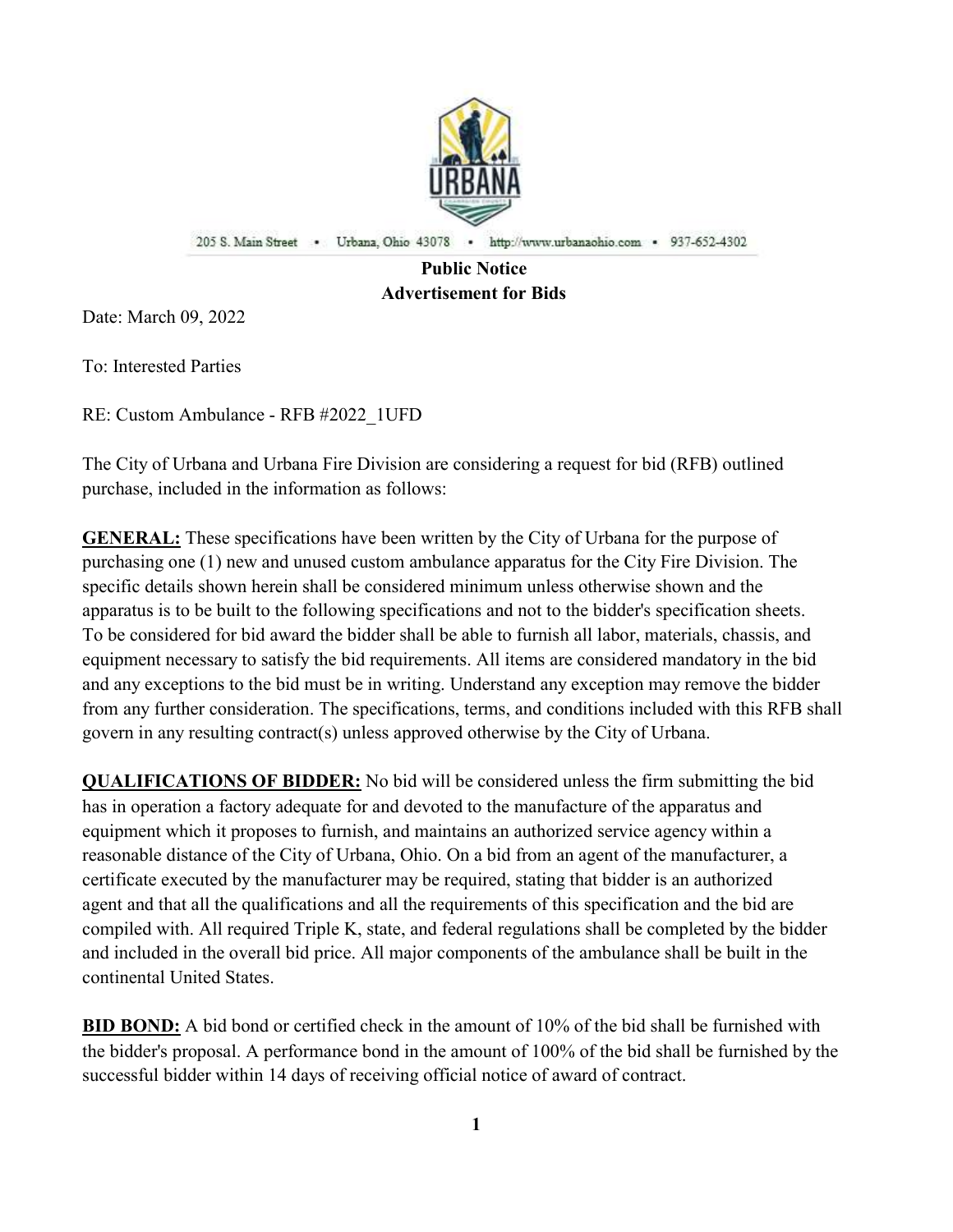PLANS AND SPECIFICATIONS: Until the date of opening of the bids, plans, and specifications and/or a complete description of the apparatus, supplies, materials or equipment and/or services will be on file in the Fire Chief's Office at the Urbana Fire Division, 107 Market Street, Urbana, Ohio 43078 during normal business hours. Technical inquiries should be made directly to:

> Dean Ortlieb Fire Chief City of Urbana 107 East Market Street Urbana, OH 43078 (937) 652-4375 dean.ortlieb@ci.urbana.oh.us

PRICES: Price quoted shall be net. All bids are to be firm offers for no less than one year. The bidder shall provide a bid with and without a trade-in deduction and have an option for a pre-payment discount, with the discount value(s) listed. Bidders are also warned not to allow any form of Federal Excise Tax in computing their bids and not to allow any discounts for items offered for trade-in as a portion of any other allowable discounts on the new apparatus. The City reserves the right to accept value for trade-in or to purchase the new apparatus without trade-in. The City reserves the right to consider pricing discounts for partial or full prepayment terms.

CONTRACT EXTENSIONS: Pricing contracts may be extended for a period up to two (2) years if agreed upon in writing by contract vendor and the City of Urbana. The extensions may be for additional quantities or for an additional time period as agreed. No price adjustments may be made unless stipulated in the original bid specifications.

ACCESSORIES: All units supplied under this bid request must be complete as specified. Any appurtenances, accessories, equipment, and/or services not mentioned in the specifications, but necessary to furnish a complete unit ready for use upon delivery, shall be furnished.

**EQUIPMENT GUARANTEE WITH BID:** The bidder must guarantee that the material and workmanship of the equipment is of the highest standards or the current state of the art, and in keeping with the design incorporating the specifications under each item, and that equipment offered is new and, except for testing, calibrations, and transportation, is unused equipment; also, that no attachment or part has been substituted or applied contrary to the manufacturer's recommendation.

WARRANTIES: As part of the bidders overall packet all warranties, including extended, shall be listed and detailed and at a minimum shall include: chassis, module, cabinetry, electrical, and paint. Every unit delivered and components thereof must be guaranteed by the bidder against faulty material and workmanship from date of delivery, and if faults develop, the bidder agrees to replace the unit or the part affected without cost. Any guarantee exceeding listed dates shall be honored.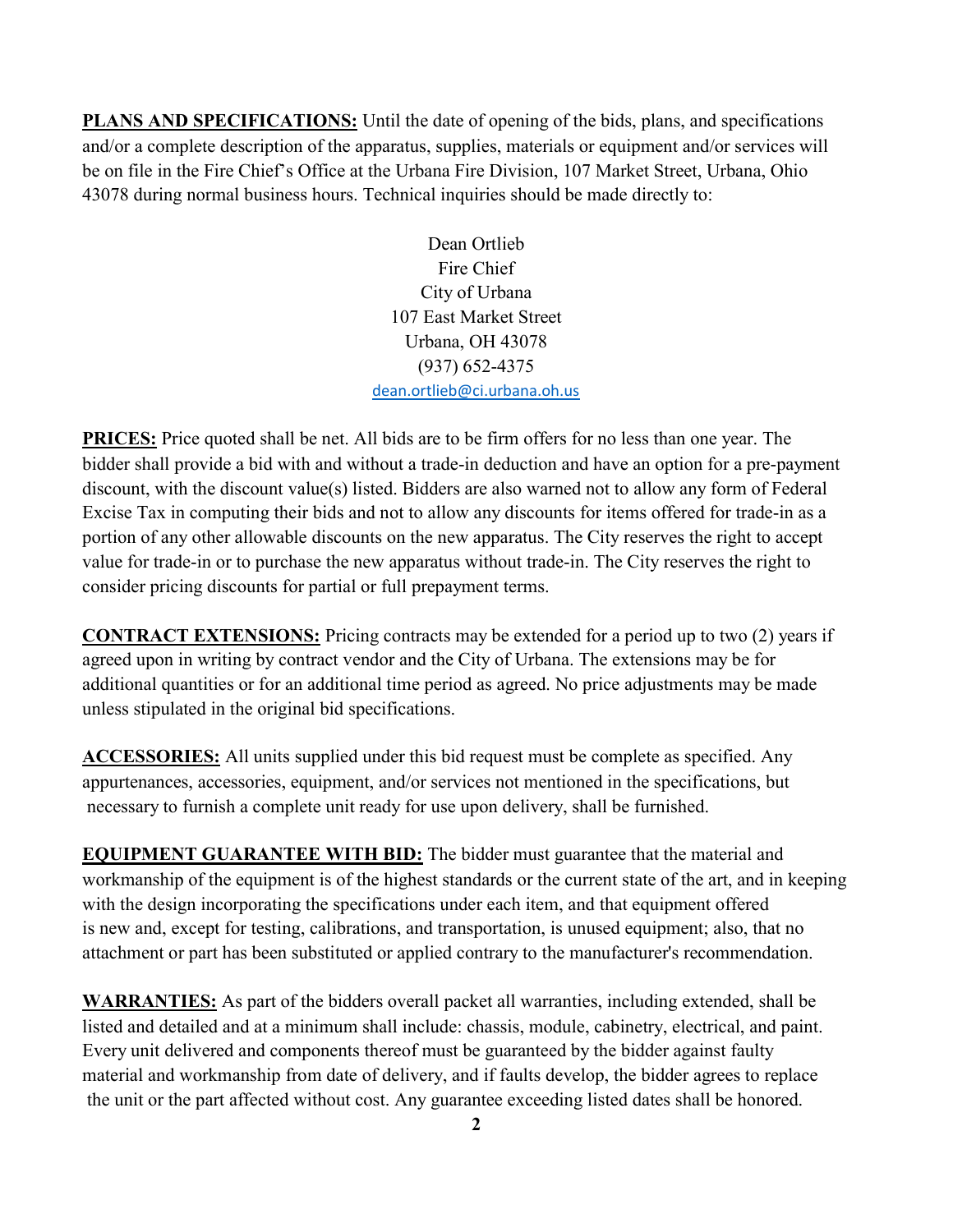EXCEPTIONS-SUBSTITUTIONS: Each item of the specification questionnaire must be addressed with a checked "YES" or "NO." The use a certain brand, model, or make, is not intended to restrict bidders to that specific brand, model, or make. It is to more clearly convey to the prospective bidder the desired item. Any substitution(s) offered as being "equal" to the desired item(s) as specified or any exceptions for any of the other requirements or specifications must be submitted in writing with the bidder's packet. Exception submission shall reference the item number and the proposed substitution or exception, item by item. Any deviations from these specifications or not listed in writing, may be cause for rejection of the entire bid.

BID SUBMISSION: Four (4) copies of the bid must be submitted. Included with each copy shall be a completed Urbana Fire Division questionnaire that is part of this document. All bid submissions shall be signed where indicated and copies shall include any written exception documentation by the bidder. Bids are to be enclosed in a sealed envelope and clearly identified as described in this document. The submitted bid proposal shall contain the full name and address of the bidder.

BID OPENINGS: Bids will be opened at the date and hour as stated in this RFB, bids received after the date and hour as set forth herein will not be accepted or considered.

BID AWARD: The City of Urbana reserves the right to reject any or all bids, waive technicalities in any bid, and to accept any bid which is deemed by the City to be most favorable to the fire division. The City reserves the right to the sole judge of the suitability of the equipment or services for its intended use and further specifically reserves the right to make the award in the best interests of the City. Failure to respond to any requirements outlined in this RFB, or failure to enclose copies of the required documents may be cause for disqualification of the bid. The contract will be awarded after an evaluation of all bids have been made, and in the interest of suitability to the City's needs and/or economy, equipment, furnishings, or service other than the least expensive in price may be selected. The successful bidder shall receive a written and signed notice of award.

SERVICE REQUIREMENTS: Apparatus and equipment furnished must be completely serviced by the bidder before delivery to the City. The bidder is placed on notice that unless advised otherwise, in writing, the City will consider the apparatus and equipment to be fully operational and ready to be placed into service upon arrival at its destination. The correction of any damages or losses that result from the bidder's failure to comply with this section shall be the sole responsibility of the bidder. Service shall include, but not be limited to, a thorough inspection to assure the proper and safe operation of apparatus and equipment.

**DELIVERY:** The apparatus and equipment shall be delivered by the bidder under own power within 400 calendar days from the date listed on the notice of award. A deduction of \$100 per day shall be made for each day over the 400 calendar days. Acceptance of the delivered apparatus and equipment shall not be made until the completion of all required tests, inspections, and receipt of all specified equipment, paperwork, warranties, and manuals are in possession of the fire division.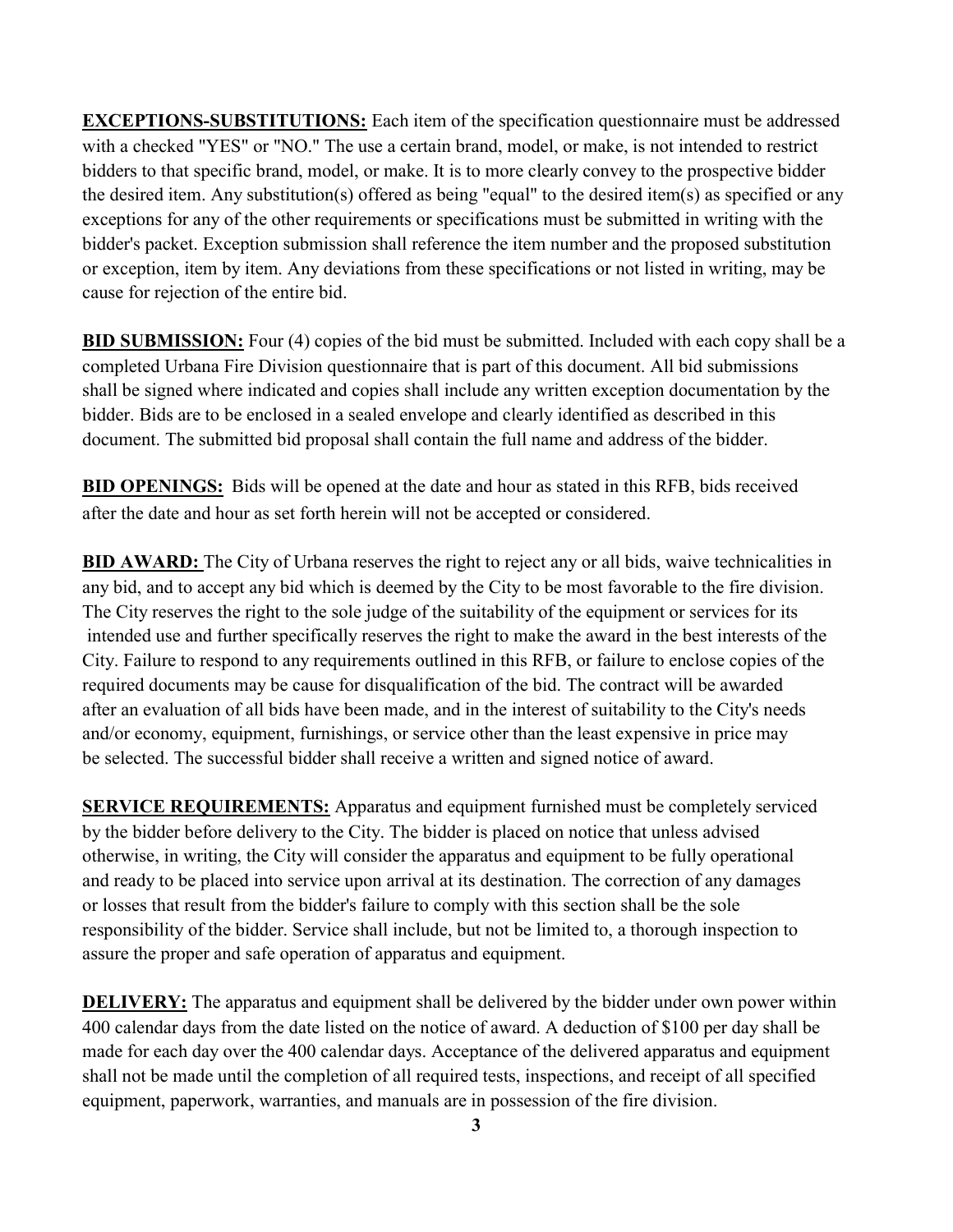**MODIFICATION:** The successful bidder will be required to notify the City of any future modifications to equipment by supplying appropriate "Service Bulletins" or recall notices.

## SUBMITTING PROCESS:

## Bids open on March 9th, 2022 and must be received no later than 2:00 PM on April 1st, 2022

# SUBMIT YOUR BID THROUGH ONE THE FOLLOW METHODS:

## USPS and/or Hand-delivery:

Four (4) copies; original and three (3) copies, in an sealed envelope, clearly marked: Custom Ambulance - RFB #2022\_1UFD

# USPS address: The Urbana Fire Division, Attn: Chief Dean Ortlieb, 107 E. Market Street, Urbana, Ohio 43078

## Electronic:

Email address: dean.ortlieb@ci.urbana.oh.us Subject line: Custom Ambulance - RFB #2022\_1UFD Attachment titled: Custom Ambulance - RFB #2022\_1UFD

Please direct any questions regarding this RFB to: Chief Dean Ortlieb 937-652-4375 dean.ortlieb@ci.urbana.oh.us

# Quotations received after the above cited time will be considered a late response and are not acceptable.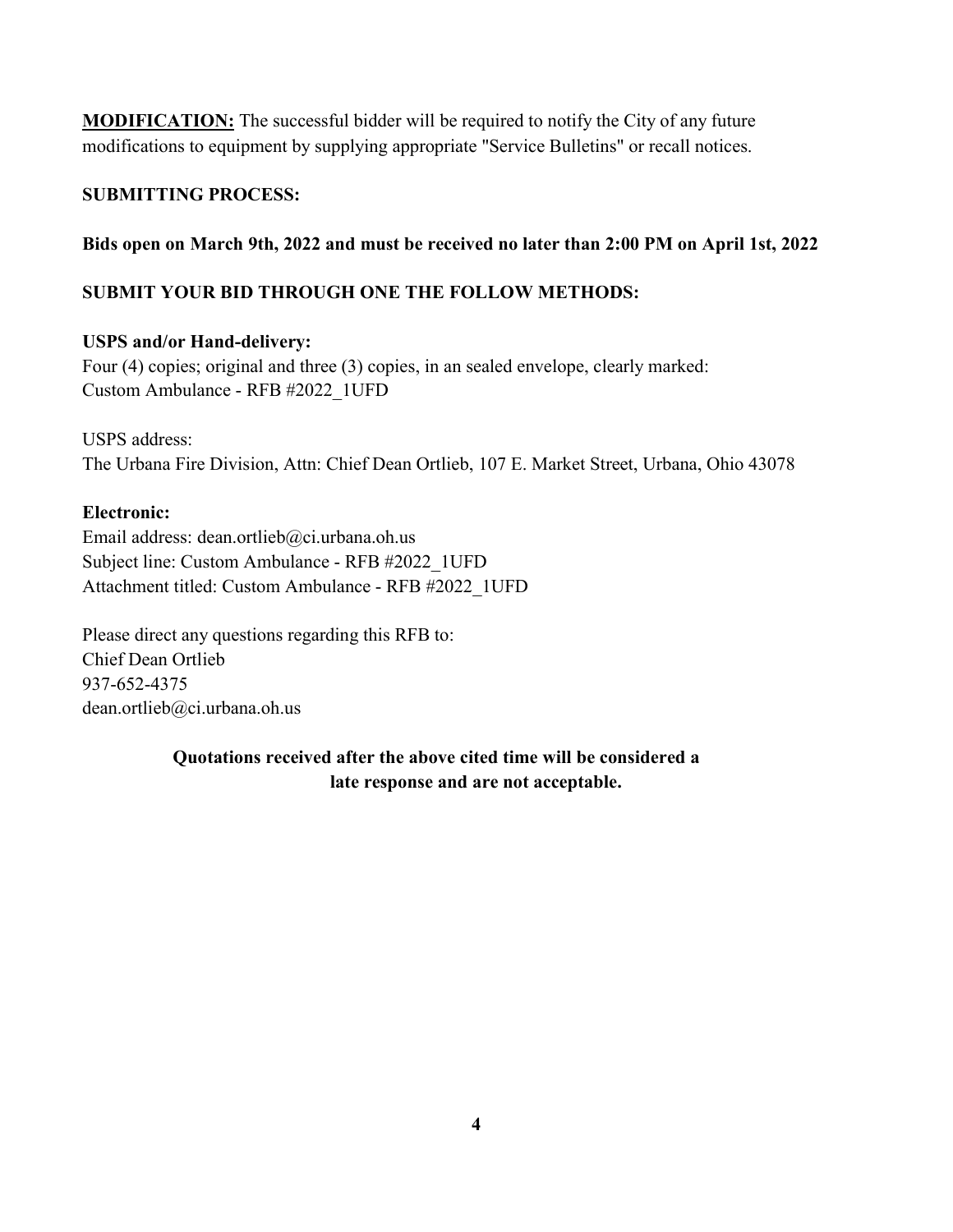#### Quote/Signature Page

Bidder should read and understand the circumstances and procedures under which the bid is let. Bidders' response to the RFB signifies acceptance of the obligations and rights specified herein. The Bidder to whom the contract is awarded must comply fully with Ohio Law and any other applicable industrial, state, and federal law or regulation.

Net Delivered Price: \$\_\_\_\_\_\_\_\_\_\_\_\_\_\_\_\_\_\_\_\_\_\_\_\_\_\_\_\_\_\_\_\_\_\_\_\_\_\_\_\_

Anticipated Delivery: calendar days from the notice of award.

## Please list and attach all warranties, differences, and exceptions to UFD's specifications.

The undersigned hereby certifies that items furnished as a result of this quote will be in full accordance to the City of Urbana, Division of Fire specifications applying thereto unless exceptions are stated and listed in the bidder's packet. The City of Urbana reserves the right to reject any or all quotes, waive irregularities in any quote, and to accept any quote that is deemed by City to be in the best interest of the City.

All delivery costs are included in this quotation regardless of F.O.B. destination.

Prices shall remain firm for acceptance within 400 CALENDAR DAYS after the date listed on the notice of award. Terms are net 30 days upon delivery.

Printed Name Title

Signature Date

Company Name

Company Address

Federal Tax ID #

The above individual is authorized to sign on behalf of the company submitting the RFB. This quote is valid for 90 days from the date of the above signature.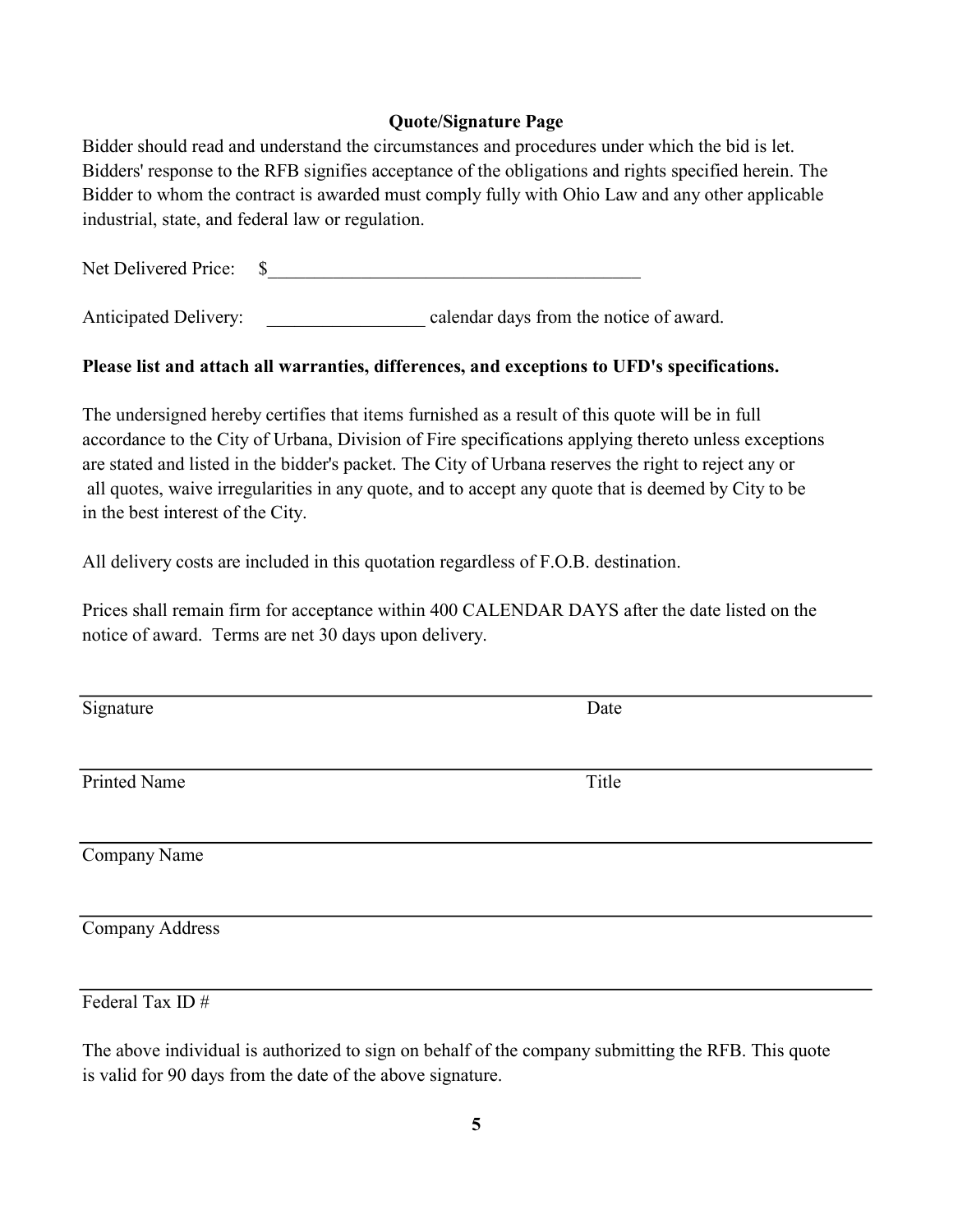### Index

### 1. Chassis

- 1.1 Chassis
- 1.2 Graphics

### 2. Exterior Module

- 2.1 Module
- 2.2 Graphics

#### 3. Exterior Compartments

- 3.1 Door Hardware
- 3.2 Electronic Placement
- 3.3 Compartment 1
- 3.4 Compartment 2
- 3.5 Compartment 3
- 3.6 Compartment 4
- 3.7 Compartment 5

#### 4. Interior Module

- 4.1 Interior Design
- 4.2 Grab Rails
- 4.3 Door Locks
- 4.4 Camera
- 4.5 Battery Shut-off
- 4.6 Electric and AC Control
- 4.7 Lighting
- 4.8 Oxygen
- 4.9 Seating
- 4.10 Counter Tops
- 4.11 I.V. Holder
- 4.12 Equipment
- 4.13 Ventilation
- 4.14 Flooring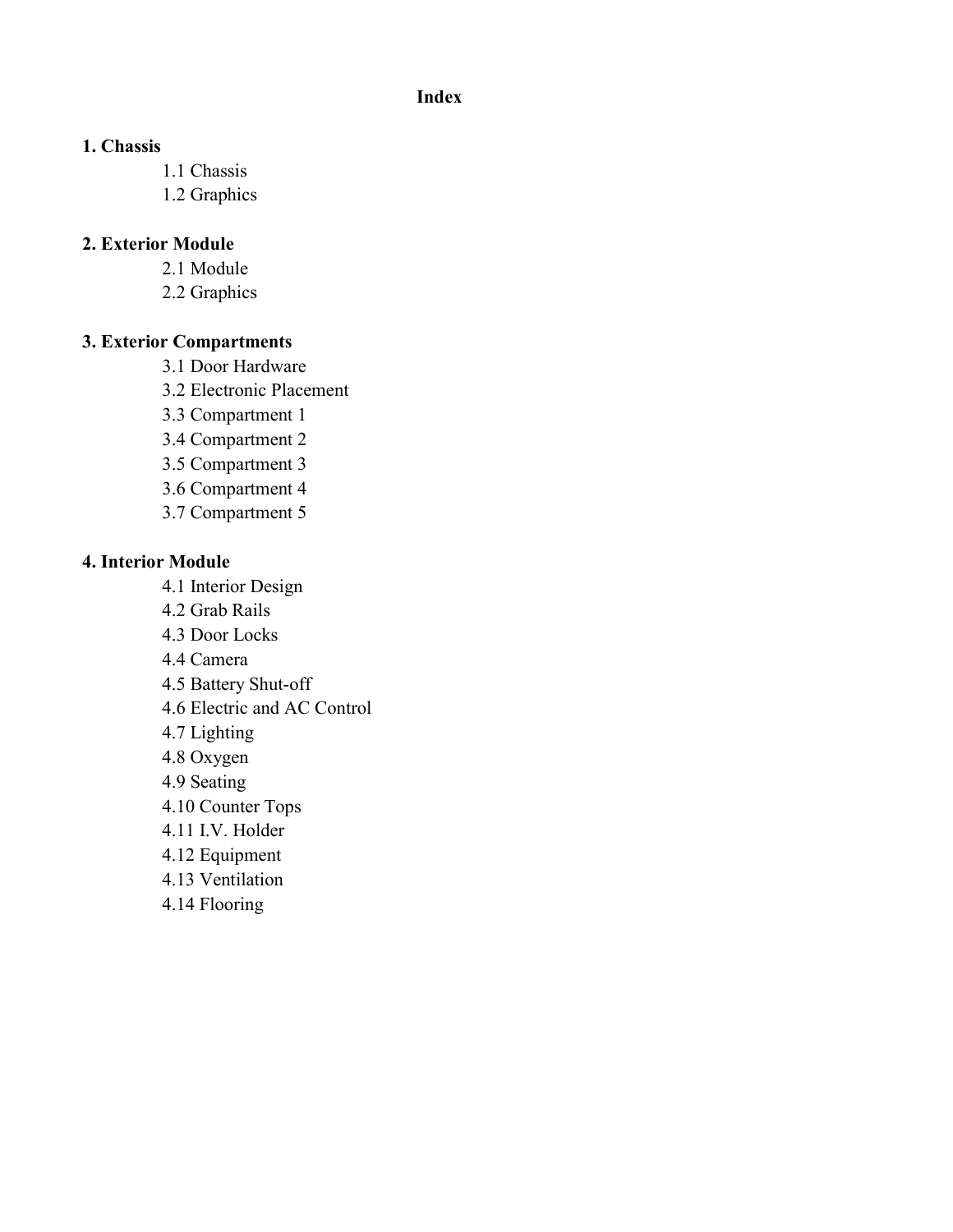## Index Continued

#### 5. Interior Cabinets

- 5.1 Cabinets
- 5.2 Cabinet 1
- 5.3 Cabinet 2
- 5.4 Cabinet 3
- 5.5 Cabinet 4
- 5.6 Cabinet 5
- 5.7 Cabinet 6
- 5.8 Cabinet 7
- 5.9 Cabinet 8
- 5.10 Cabinet 9
- 5.11 Cabinet 10

# 6. Warranty and Equipment

- 6.1 Warranties 6.2 Equipment 6.3 Trade In
- 6.4 Pre-Payment

# 7. Emergency Warning and Radio

7.1 Sirens and Air Horn 7.2 Lights 7.3 Radio 7.4 Opticom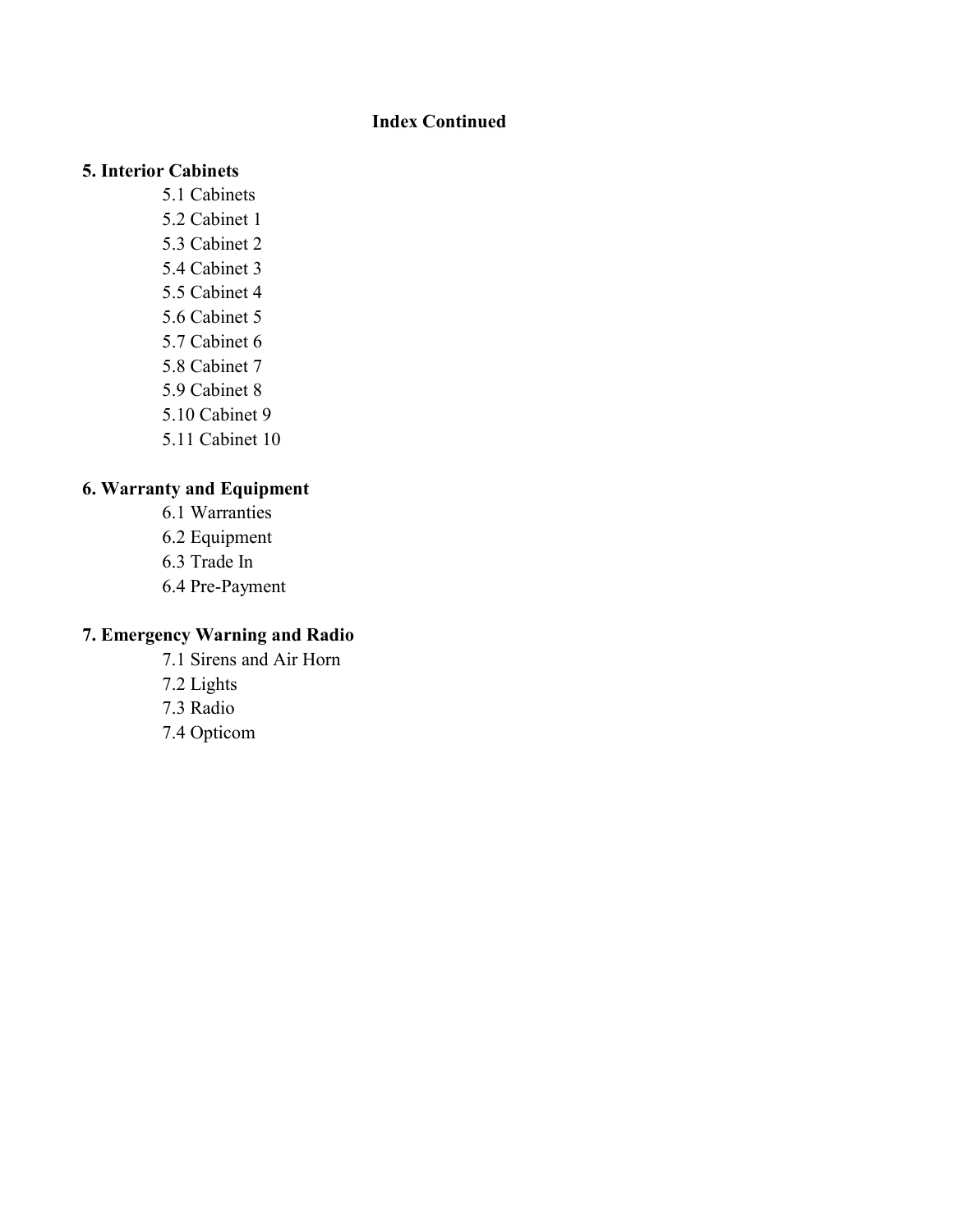| Item # | <b>Chassis</b>                                                                     |     | <b>Bidder Complies</b> |  |
|--------|------------------------------------------------------------------------------------|-----|------------------------|--|
|        | Final placement and color to be decided at prebuild                                | Yes | N <sub>0</sub>         |  |
| 1.1    | Chassis                                                                            |     |                        |  |
|        | Type 1 F550 4x4                                                                    |     |                        |  |
|        | Diesel Engine                                                                      |     |                        |  |
|        | Liquid Spring Suspension                                                           |     |                        |  |
|        | Highest Quality Custom Floor Console with Installed Radio and Sirens               |     |                        |  |
|        | Highest Quality Non-Skid Running Boards (2)                                        |     |                        |  |
|        | Highest Quality Mounted Buckstop Full Grill Bumper With Inserts                    |     |                        |  |
|        | Include Bumper Punchouts Holes for Sirens and Air Horns                            |     |                        |  |
|        | Curb Side Exhaust                                                                  |     |                        |  |
|        | <b>Highest Quality Outside Rear View Mirrors</b>                                   |     |                        |  |
|        | <b>Highest Quality Cab Seats</b>                                                   |     |                        |  |
|        | Anti-Theft Device, Secure Idle                                                     |     |                        |  |
|        | Highest Quality Tire Pressure Monitoring System                                    |     |                        |  |
|        | Highest Quality Wheel Trim                                                         |     |                        |  |
|        | Front (Included on Ford) and Rear Tow Eyes Highest Quality                         |     |                        |  |
|        | Highest Quality Telescoping Computer Mount for Ipad Air 9                          |     |                        |  |
|        | Recessed Rear Kick Plate with Bumper Flip Up                                       |     |                        |  |
|        | High Quality Camera with Display for Back up                                       |     |                        |  |
|        | High Quality Mud Flaps                                                             |     |                        |  |
|        | Hidden Unlock Switch                                                               |     |                        |  |
| 1.2    | <b>Graphics - Highest Quality</b>                                                  |     |                        |  |
|        | Paint: FLNA 3048                                                                   |     |                        |  |
|        | Both Sides: Apply 8" Stripe Scotch lite Beltline, White, Starting above Wheel Well |     |                        |  |
|        | and continues onto Top of Door and even with Module Stripe                         |     |                        |  |
|        | Pin Stripe: 1" Gold, Reflective, Top and Bottom of Beltline with 1/4" Gap          |     |                        |  |
|        | Both Doors, 4" Shaded Gold Scotch Lite, "Medic 2", Middle of Door, Below           |     |                        |  |
|        | Striping. Striping to Match Module Height                                          |     |                        |  |
|        | All Fonts Helvetica Medium                                                         |     |                        |  |
|        |                                                                                    |     |                        |  |
|        |                                                                                    |     |                        |  |
|        |                                                                                    |     |                        |  |
|        |                                                                                    |     |                        |  |
|        |                                                                                    |     |                        |  |
|        |                                                                                    |     |                        |  |
|        |                                                                                    |     |                        |  |
|        |                                                                                    |     |                        |  |
|        |                                                                                    |     |                        |  |
|        |                                                                                    |     |                        |  |
|        |                                                                                    |     |                        |  |
|        |                                                                                    |     |                        |  |
|        |                                                                                    |     |                        |  |
|        |                                                                                    |     |                        |  |
|        |                                                                                    |     |                        |  |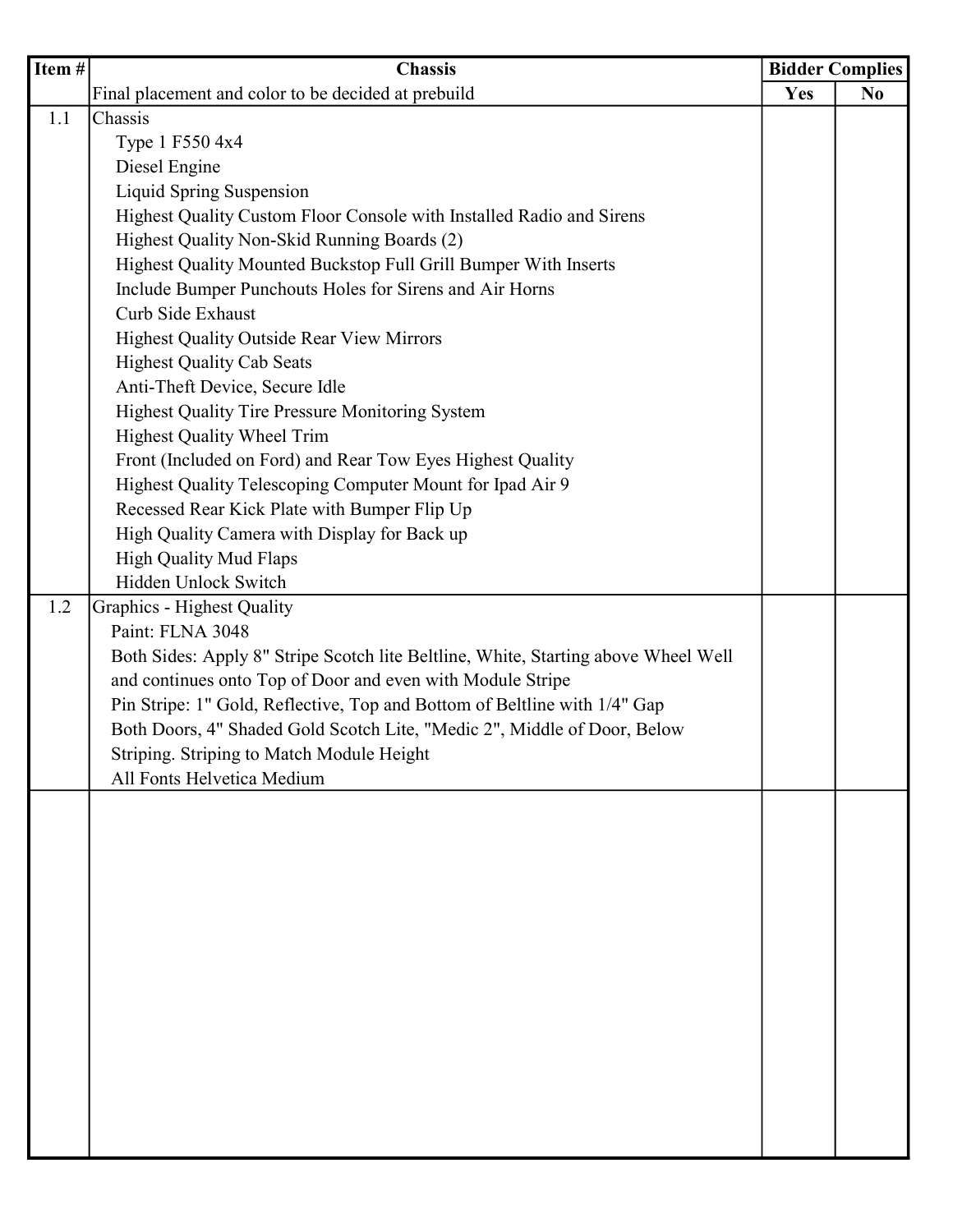| $\sqrt{\text{Item}}$ # | <b>Exterior Module</b>                                                      | <b>Bidder Complies</b> |                |
|------------------------|-----------------------------------------------------------------------------|------------------------|----------------|
|                        | Final placement of handles and grab rails to be determined at prebuild      | <b>Yes</b>             | N <sub>0</sub> |
| 2.1                    | Module                                                                      |                        |                |
|                        | Highest Quality Module at least 168" and 72" Headroom                       |                        |                |
|                        | Highest Quality Auto-Eject Shoreline Inlet with Indicator Light             |                        |                |
|                        | <b>Highest Quality Handles and Grab Rails</b>                               |                        |                |
|                        | <b>Highest Quality Trim Package</b>                                         |                        |                |
|                        | <b>Highest Quality Door Locks</b>                                           |                        |                |
|                        | Crawl Thru Window                                                           |                        |                |
|                        | Highest Quality Street and Curb Side Rub Rail                               |                        |                |
|                        | 6" Low Skirt Curb Side Door Entry for Easy Access                           |                        |                |
|                        | <b>Highest Quality Curb Side Entry Door</b>                                 |                        |                |
|                        | Curb Side Two Step Wells Entry With Skid and Insulated                      |                        |                |
|                        | Curb Side Stepwell LED Lights                                               |                        |                |
|                        | Highest Quality Rear Entry Doors (2) Fixed Tented Windows                   |                        |                |
|                        | <b>Highest Quality Corner Stone Guards</b>                                  |                        |                |
|                        | Highest Quality Fuel and DEF Fill Lid with Stainless Steel Plate Underneath |                        |                |
|                        | Recessed Rear Kick Plate with Bumper Flip Up                                |                        |                |
|                        | High Quality Module Interior Camera with Display                            |                        |                |
| 2.2                    | <b>Graphics - Highest Quality</b>                                           |                        |                |
|                        | Paint: FLNA 3048                                                            |                        |                |
|                        | Rear: Diamond grade Chevron, Full Rear, Red and Fluorescent Yellow Green    |                        |                |
|                        | Body Access Doors Interior: Diamond grade Chevron, Lower Panels,            |                        |                |
|                        | Both Sides: Stripe: Apply 8" Stripe Scotch lite Beltline, White             |                        |                |
|                        | Both Sides: Pin Stripe 1" Gold, Reflective, Top and Bottom of Beltline with |                        |                |
|                        | 1/4" Gap. Stripes Match Height of Chassis Stripe                            |                        |                |
|                        | Front: 6" Shaded Gold Scotch lite, "Urbana"                                 |                        |                |
|                        | Curb and Street Side: 6" Shaded Gold Scotch lite,                           |                        |                |
|                        | Install UFD Emblems Above "Division of Fire", Both Sides                    |                        |                |
|                        | Rear: 4" Shaded Gold Scotch lite, "Urbana", Centered Above Windows, and     |                        |                |
|                        | "Medic 2" Centered Between Bottom of Doors                                  |                        |                |
|                        | Curb and Street Side Rear Cabinets: Install City Logos, Centered to Cabinet |                        |                |
|                        | All Fonts Helvetica Medium                                                  |                        |                |
|                        |                                                                             |                        |                |
|                        |                                                                             |                        |                |
|                        |                                                                             |                        |                |
|                        |                                                                             |                        |                |
|                        |                                                                             |                        |                |
|                        |                                                                             |                        |                |
|                        |                                                                             |                        |                |
|                        |                                                                             |                        |                |
|                        |                                                                             |                        |                |
|                        |                                                                             |                        |                |
|                        |                                                                             |                        |                |
|                        |                                                                             |                        |                |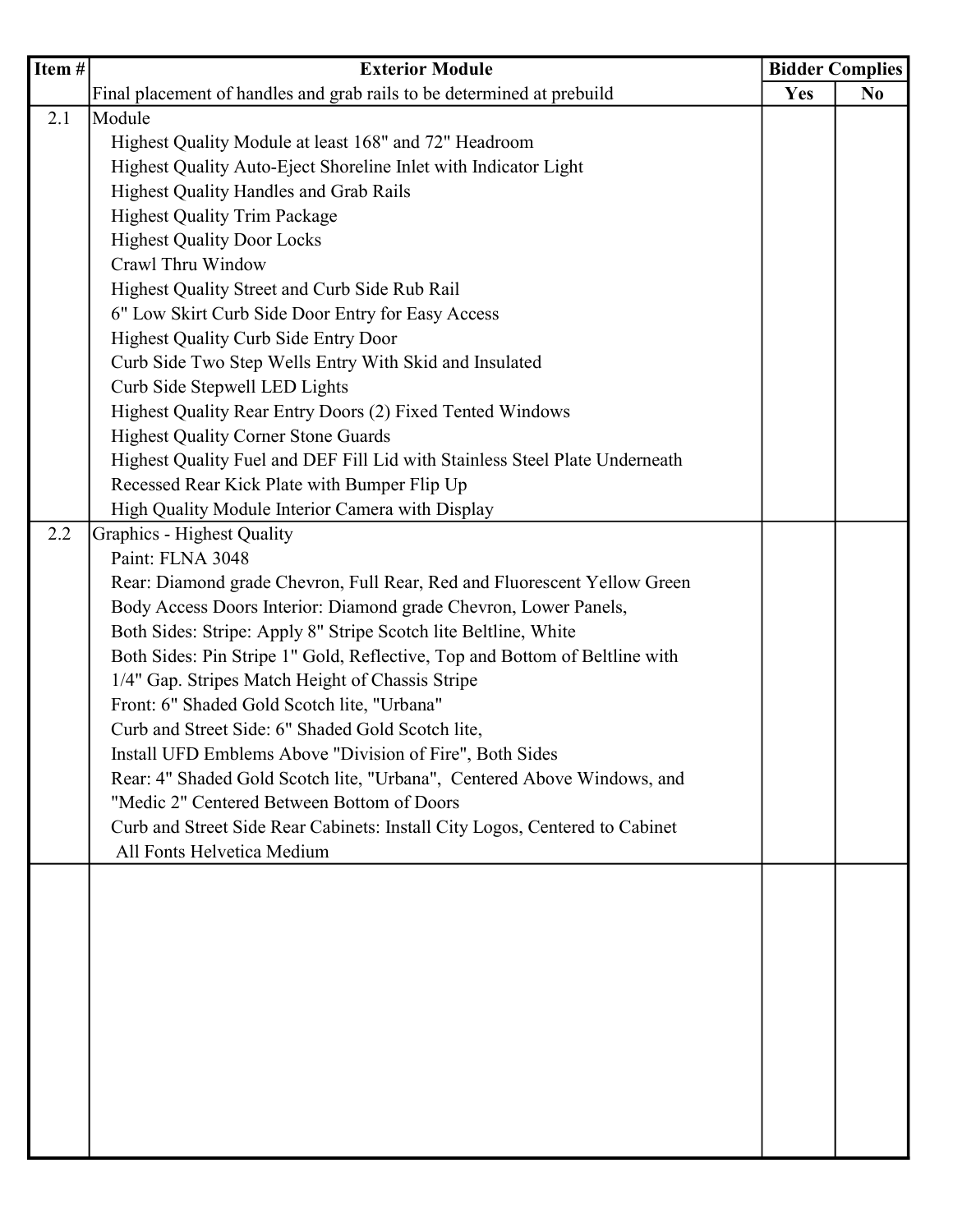| $\overline{\text{Item}}$ # | <b>Exterior Compartments</b>                                                           | <b>Bidder Complies</b> |                |
|----------------------------|----------------------------------------------------------------------------------------|------------------------|----------------|
|                            | Final placement of shelves, brackets, hooks and equipment to be determined at prebuild | Yes                    | N <sub>0</sub> |
| 3.1                        | Door Hardware: All Compartments to Have Highest Quality Doors, Handles, Hinges,        |                        |                |
|                            | Interior Reflective, Locks, LED Door Flashers & Lighting, Panels, Shelving and         |                        |                |
|                            | Sprayed on Non-Skid Coating                                                            |                        |                |
|                            | Any Motorized or Electric Equipment Placed in Cabinets Must be Protected               |                        |                |
| 3.2                        | Electronic Placement: Invertor, Electronics, Compressors, & Pumps Can be Placed at     |                        |                |
|                            | the Manufacturer's Discretion as Long as the Placement Does Not Affect the             |                        |                |
|                            | Overall Usage Intent of the Compartment                                                |                        |                |
| 3.3                        | Compartment 1 Street Side Front With an Adjustable Shelf                               |                        |                |
|                            | Oxygen Storage at Minimum Inside Width of 86"H x 19"W x 19"D                           |                        |                |
|                            | Compartment Shall Support a High Quality Oxygen Storage & Lift System                  |                        |                |
|                            | Upper Portion of Cabinet can be used for Electronic Storage, Electronic                |                        |                |
|                            | Storage must be Separated and Protected                                                |                        |                |
|                            | Box shall not Dump Air with Compartment 1 Door Open                                    |                        |                |
| 3.4                        | Compartment 2 Street Side Mid FWD Wheel Well                                           |                        |                |
|                            | At Minimum Inside 47"H x 40"W x 19"D                                                   |                        |                |
|                            | Preferred Placement of Motorized Equipment, Mounted at Top of Cabinet, Cage            |                        |                |
|                            | not Lower than 40" from Bottom of Cabinet                                              |                        |                |
|                            | (2) Mounted Corner SCBA Brackets                                                       |                        |                |
|                            | (2) Mounted Coat Hooks each 18" from Side Wall                                         |                        |                |
|                            | (2) One on each Side Wall Helmet Hook                                                  |                        |                |
|                            | (2) One on each Side Wall SCBA Bag Hook                                                |                        |                |
| 3.5                        | Compartment 3 Street Side Rear Wheel Well With an Adjustable Shelf                     |                        |                |
|                            | At Minimum Inside 40"H x 32"W x 19"D                                                   |                        |                |
|                            | *Curb Side Entry Door Placement at the Manufacturer's Discretion                       |                        |                |
| 3.6                        | Compartment 4 Curb Side FWD Wheel Well and Door With (3) Inside/Outside                |                        |                |
|                            | Adjustable Shelfs, at Minimum Inside 70"H x 24"W x 23"D                                |                        |                |
|                            | Adjust Door Hight at Prebuild                                                          |                        |                |
| 3.7                        | Compartment 5 Curb Side Rear Wheel Well                                                |                        |                |
|                            | Inside Dimensions $82$ "H x $24$ "W x $20$ "D                                          |                        |                |
|                            | One Side Full Height Adjustable Backboard Compartment                                  |                        |                |
|                            | Other Side (2) Adjustable Shelves, Slide Out Tray and Stair Chair Bracket              |                        |                |
|                            | Tray Must be At Least 300 lb. for Stair Chair                                          |                        |                |
|                            | Top Portion of Compartment Shall Have Inside/Outside Access Facing Bench               |                        |                |
|                            |                                                                                        |                        |                |
|                            |                                                                                        |                        |                |
|                            |                                                                                        |                        |                |
|                            |                                                                                        |                        |                |
|                            |                                                                                        |                        |                |
|                            |                                                                                        |                        |                |
|                            |                                                                                        |                        |                |
|                            |                                                                                        |                        |                |
|                            |                                                                                        |                        |                |
|                            |                                                                                        |                        |                |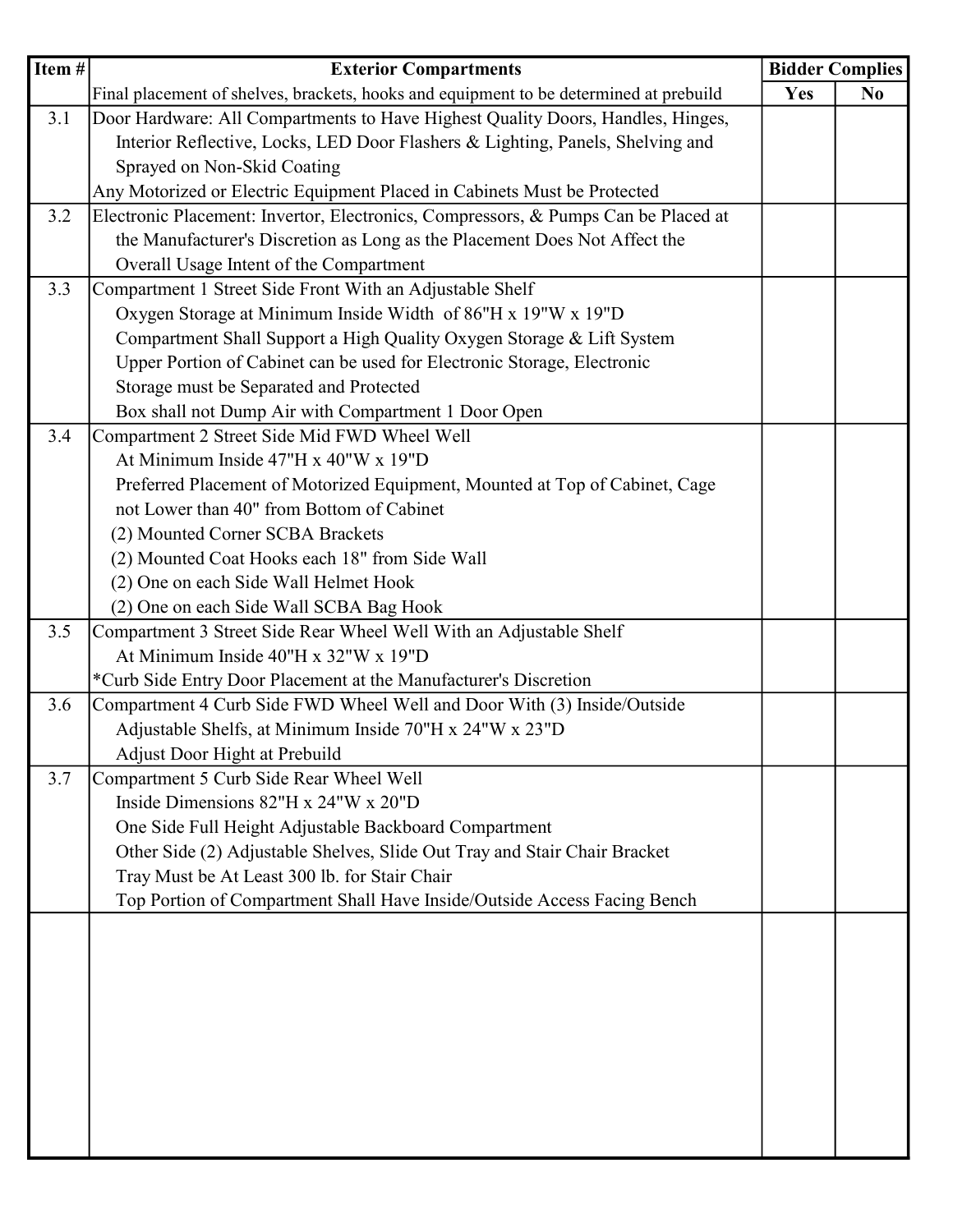| Item# | <b>Interior Module</b>                                                            | <b>Bidder Complies</b> |                |
|-------|-----------------------------------------------------------------------------------|------------------------|----------------|
|       | Electrical outlets, control units, grab rails, O2 ports to be decided at prebuild | Yes                    | N <sub>0</sub> |
| 4.1   | Interior Design: Module Shall Have the Highest Quality of Anti-Microbial          |                        |                |
|       | Lights, Surfaces, Walls, Floor, and Ventilation Systems                           |                        |                |
| 4.2   | Grab Rails: Highest Quality and Anti-Microbial                                    |                        |                |
|       | (2) Rear Entry Door Grab Assist, (2) Ceiling, and (2) Side Entry                  |                        |                |
| 4.3   | Door Locks with Interior Switch                                                   |                        |                |
| 4.4   | Camera                                                                            |                        |                |
|       | Highest Quality Camera - Interior, Patient Monitor, at Rear Header                |                        |                |
| 4.5   | Battery Shut Off With Time of 10 and 30 Minutes                                   |                        |                |
| 4.6   | <b>Electrical and AC Control</b>                                                  |                        |                |
|       | Highest Quality Control Unit (2) Street and Curb Side                             |                        |                |
|       | Outlets                                                                           |                        |                |
|       | (5) 12 V Outlets with placement to be determined at prebuild                      |                        |                |
|       | (3) Medical Grade 125 V Outlets with placement to be determined at prebuild       |                        |                |
|       | (3) Dual USB Charging Outlets with placement to be determined at prebuild         |                        |                |
| 4.7   | Lighting                                                                          |                        |                |
|       | Highest Quality White LED Lights Sides and Ceiling                                |                        |                |
| 4.8   | Oxygen                                                                            |                        |                |
|       | Highest Quality Oxygen (3) Outlet/By-pass                                         |                        |                |
| 4.9   | Seating                                                                           |                        |                |
|       | Highest Quality 4PT Seat Back StreetSide & Curbside                               |                        |                |
|       | Highest Quality 4PT Seat Back with Integral Child Seat on Pedestal Base           |                        |                |
| 4.10  | Counter Tops                                                                      |                        |                |
|       | Highest Quality of Medical Grade & Anti-Microbial Surface                         |                        |                |
|       | Placement to be Determined at Prebuild                                            |                        |                |
|       | All Countertops Shall Have a Lip Attached to Contain Spills                       |                        |                |
|       | Bottom of Doors, Helvetica Medium                                                 |                        |                |
| 4.11  | <b>IV</b> Holder                                                                  |                        |                |
|       | (2) 1 1/4" Highest Quality IV Holder with Placement to be Determined at Prebuild  |                        |                |
| 4.12  | Equipment                                                                         |                        |                |
|       | Highest Quality of Medical Grade, Anti-Microbial surface with Placement to        |                        |                |
|       | be Determined at the Prebuild.                                                    |                        |                |
|       | List: Refrigerator, Portable and On Board Suction, Exhaust Fan, Automatic         |                        |                |
|       | Power Cot Mounted System, EKG Mount, Ultraviolet Air Purifier, Invertor &         |                        |                |
|       | One (1) Part of Dual Head Motorola 4500 Radio                                     |                        |                |
| 4.13  | Ventilation                                                                       |                        |                |
|       | Turbo Fan with Ducted Vents and HEPA Filter                                       |                        |                |
| 4.14  | Flooring                                                                          |                        |                |
|       | Nonskid, One Piece, Highest Quality, Anti-Microbial, and 10" up Sidewalls         |                        |                |
|       |                                                                                   |                        |                |
|       |                                                                                   |                        |                |
|       |                                                                                   |                        |                |
|       |                                                                                   |                        |                |
|       |                                                                                   |                        |                |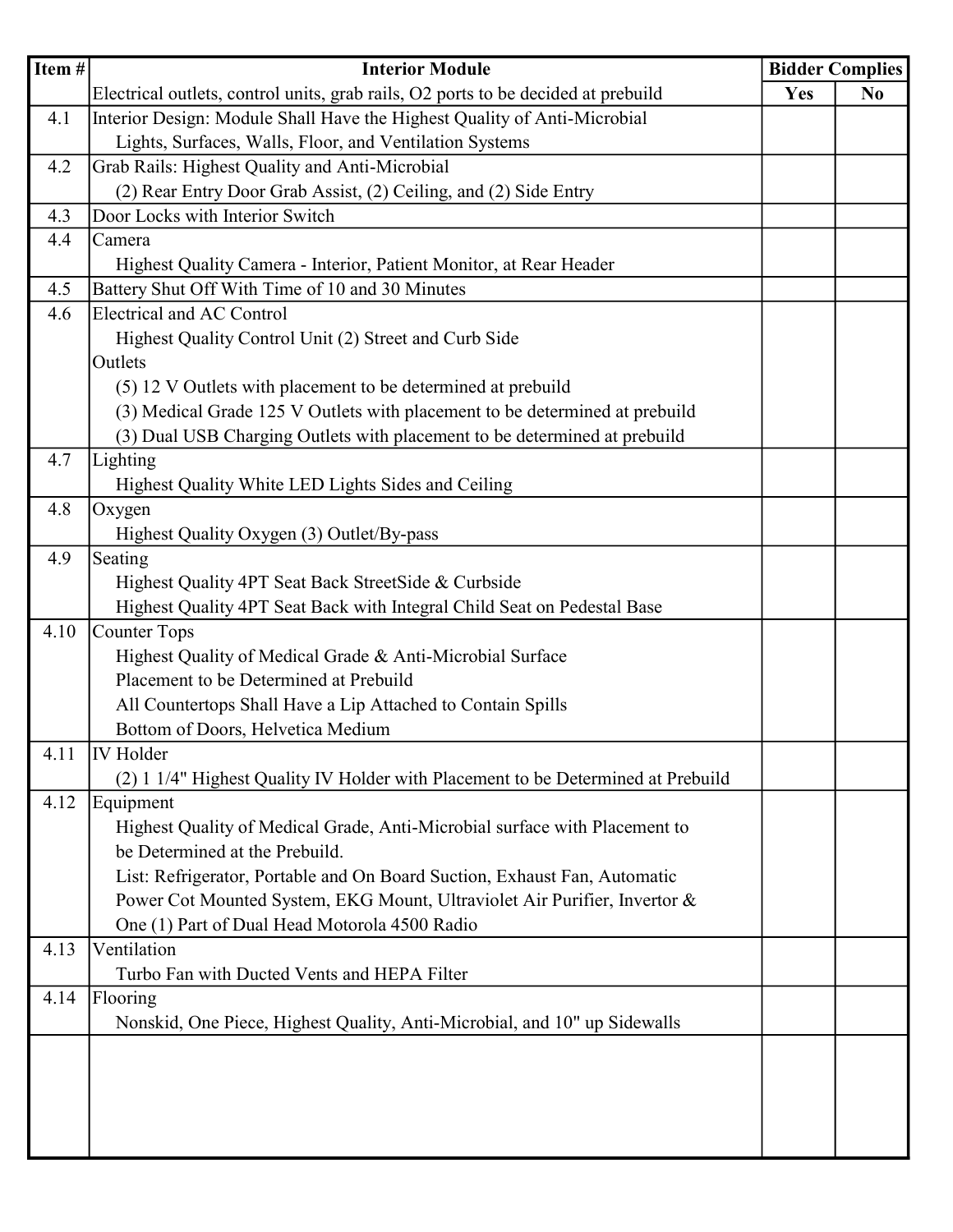| Item# | <b>Interior Cabinets</b>                                             | <b>Bidder Complies</b> |                |
|-------|----------------------------------------------------------------------|------------------------|----------------|
|       | Final cabinet configuration to be determined at prebuild             | Yes                    | N <sub>0</sub> |
| 5.1   | Cabinets                                                             |                        |                |
|       | Highest Quality with Heavy Duty Doors and Arms                       |                        |                |
|       | Doors Shall Have a Positive Latching Mechanism to Prevent Accidental |                        |                |
|       | Opening.                                                             |                        |                |
| 5.2   | Cabinet 1                                                            |                        |                |
|       | <b>Street Side</b>                                                   |                        |                |
|       | Front at least $15"H x 40"W x 17"D$                                  |                        |                |
|       | (1) Heavy Duty Shelf                                                 |                        |                |
|       | Minimum Between Cabinet and Countertop to be 20"                     |                        |                |
| 5.3   | Cabinet 2                                                            |                        |                |
|       | Street Side Above Countertop at least 15"H x 31"W x 19"D             |                        |                |
|       | (1) Heavy Duty Shelf                                                 |                        |                |
|       | Minimum Between Cabinet and Countertop to be 20"                     |                        |                |
| 5.4   | Cabinet 3                                                            |                        |                |
|       | Street Side Upper Rear at Least Interior 15"H x 31"W x 19"D          |                        |                |
|       | (1) Heavy Duty Shelf                                                 |                        |                |
| 5.5   | Cabinet 4                                                            |                        |                |
|       | Curb Side In/Out Access Full Access Front Curb Side Cabinet          |                        |                |
|       | Use Exterior Compartment 4 Dimensions                                |                        |                |
| 5.6   | Cabinet 5                                                            |                        |                |
|       | Above Curb Side Door Three Bay Glove Storage                         |                        |                |
| 5.7   | Cabinet 6 Stack                                                      |                        |                |
|       | Access From the Bench, Countertop, with EKG Mount                    |                        |                |
|       | with (2) Drawers at least $4"H x 10"W x 12"D$                        |                        |                |
|       | Sharps and Trash Compartment Curbside Within Bench                   |                        |                |
| 5.8   | Cabinet 7                                                            |                        |                |
|       | Curb Side Under Entire Length of Bench                               |                        |                |
| 5.9   | Cabinet 8                                                            |                        |                |
|       | Manufacturer's Discretion in Placement                               |                        |                |
|       | Solid Secure Doors With Locking Mechanism 10"H x 30"W x 12"D         |                        |                |
|       | At Least Interior 16"H x 27"W x 20"D                                 |                        |                |
|       | Cabinet Designed to Secure Medications                               |                        |                |
| 5.10  | Cabinet 9                                                            |                        |                |
|       | Side Bench In/Out Access to Exterior Compartment 6 (Facing Bench)    |                        |                |
| 5.11  | Cabinet 10                                                           |                        |                |
|       | Above Rear Door At Least Two Bay Glove Storage                       |                        |                |
|       |                                                                      |                        |                |
|       |                                                                      |                        |                |
|       |                                                                      |                        |                |
|       |                                                                      |                        |                |
|       |                                                                      |                        |                |
|       |                                                                      |                        |                |
|       |                                                                      |                        |                |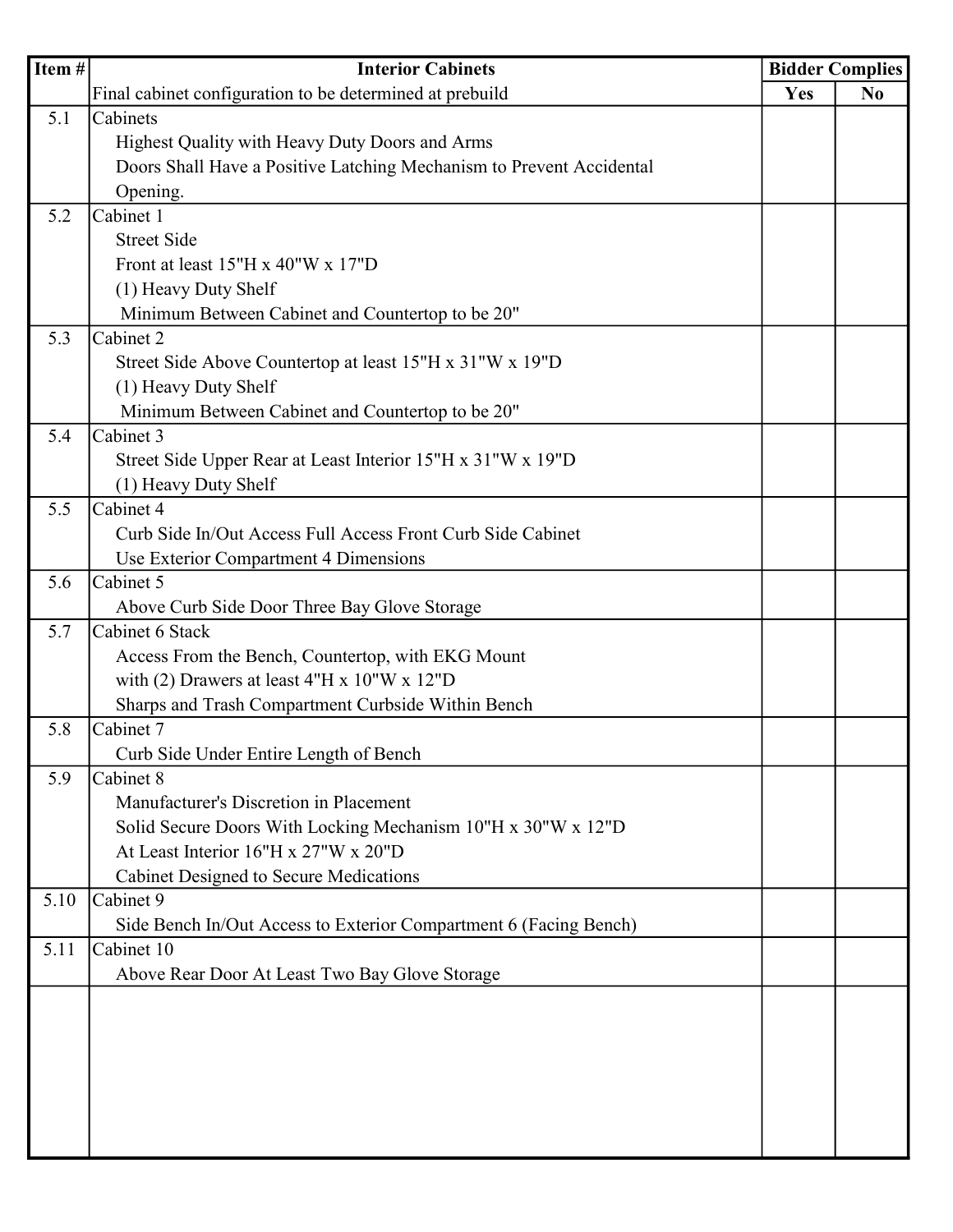| Item# | <b>Warranty &amp; Equipment</b>                                                   | <b>Bidder Complies</b> |                |
|-------|-----------------------------------------------------------------------------------|------------------------|----------------|
|       | Final equipment placement to be determined at prebuild                            | Yes                    | N <sub>0</sub> |
| 6.1   | Warranty                                                                          |                        |                |
|       | Chassis Bumper to Bumper Ten (10) Year                                            |                        |                |
|       | Modular Body Lifetime                                                             |                        |                |
|       | Cabinet Ten (10) Year/100,000 Mile                                                |                        |                |
|       | Electrical Ten (10) Year/100,000 Mile                                             |                        |                |
|       | Paint Six (6) Year/100,000 Mile                                                   |                        |                |
| 6.2   | Equipment                                                                         |                        |                |
|       | Complete Stryker Power Load System with Cot (Remove if Trade-in Included)         |                        |                |
|       | High Quality Inventor 1000W                                                       |                        |                |
|       | Oxygen Lift System                                                                |                        |                |
|       | (2) SCBA Brackets                                                                 |                        |                |
|       | (2) Coat Hooks                                                                    |                        |                |
|       | $(4)$ J Hooks                                                                     |                        |                |
|       | High Quality LifePak EKG Mount (Specify)                                          |                        |                |
|       | Complete Stryker Stair Chair with Bracket and Pullout Tray                        |                        |                |
|       | Refrigerator (Specify)                                                            |                        |                |
|       | Portable Suction with Mount                                                       |                        |                |
|       | On Board Suction                                                                  |                        |                |
|       | Dual Head Motorola 4500 for Chassis and Module                                    |                        |                |
|       | UV Lumilier                                                                       |                        |                |
|       | <b>HEPA Air Purification</b>                                                      |                        |                |
| 6.3   | Trade-In                                                                          |                        |                |
|       | The Bidder Shall Include a Bid with and without the Value for Trade-in of a 2007  |                        |                |
|       | Horton on an International Chassis with 107,000 miles, Designated by UFD as       |                        |                |
|       | Medic 2. Included with the trade: would be to                                     |                        |                |
|       | 1. Remove the Stryker Power Load System with Cot on UFD Medic 2                   |                        |                |
|       | 2. Install the Stryker System on the Medic being Purchased.                       |                        |                |
| 6.4   | Pre-Payment                                                                       |                        |                |
|       | An Option for a Pre-payment Discount Shall be Included in the Bid, with the Value |                        |                |
|       | of the Pre-payment also Included.                                                 |                        |                |
|       |                                                                                   |                        |                |
|       |                                                                                   |                        |                |
|       |                                                                                   |                        |                |
|       |                                                                                   |                        |                |
|       |                                                                                   |                        |                |
|       |                                                                                   |                        |                |
|       |                                                                                   |                        |                |
|       |                                                                                   |                        |                |
|       |                                                                                   |                        |                |
|       |                                                                                   |                        |                |
|       |                                                                                   |                        |                |
|       |                                                                                   |                        |                |
|       |                                                                                   |                        |                |
|       |                                                                                   |                        |                |